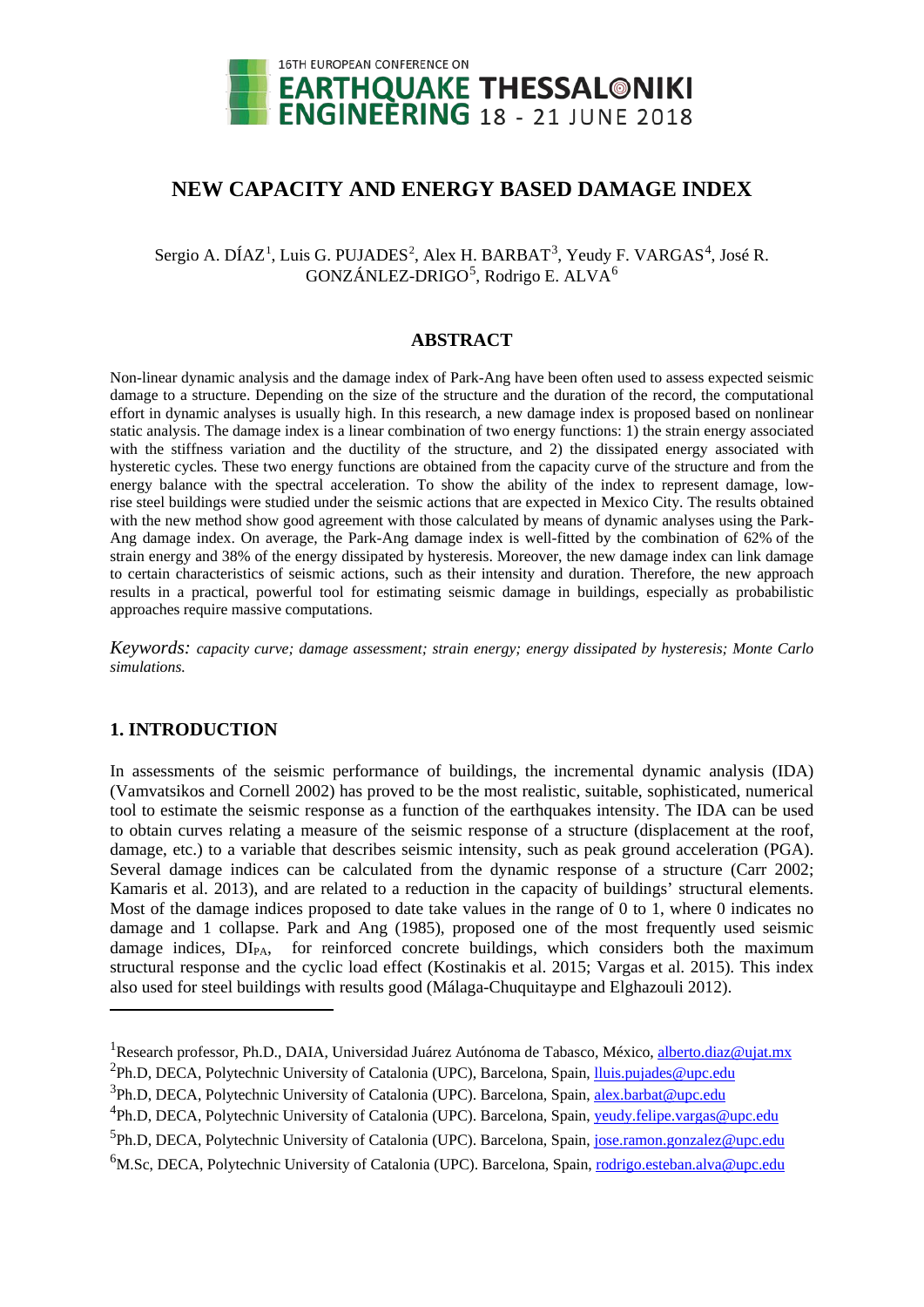Considerable computational effort is required to calculate damage curves based on IDA. To avoid this effort, non-linear static analysis (NLSA) offers an interesting alternative due to its simplicity (Mwafy and Elnashai 2001; Kim and Kurama 2008), but the results must be in good agreement with those provided by IDA. Several researchers have employed NLSA to estimate parameters related to the dynamic response of structures (Fragiadakis and Vamvatsikos 2010; Celarec and Dolšek 2013; Vargas et al. 2013; Pujades et al. 2015; Barbat et al. 2016). In the present article, a new damage index for steel buildings is proposed that can be obtained from the capacity curve. It fits well with the damage index of Park and Ang. The mathematical formulation of the new damage index is based on energy functions and on the idea proposed by Pujades et al. (2015) of using a calibration parameter to determine the contribution to damage of two or more simple functions and, thus, to obtain good agreement with a relatively more complex damage index. A seven-storey steel building under the seismic actions expected in Mexico City was used as the test bed. This case is presented with a probabilistic approach based on the Monte Carlo method and on the Latin hypercube sampling (LHS) technique is also included. The cases studied in this article show that the new damage index for the type of steel structures analysed herein can be used to assess expected damage directly from the capacity curve, in a straightforward way, thus avoiding the considerable computational effort involved in dynamic simulations.

#### **2. THE PROPOSED DAMAGE INDEX**

The energy damage index, EDI, proposed is a linear combination of two energy functions: 1) the strain energy, E<sub>so</sub>, associated with the stiffness variation and the ductility of the structure and 2) the energy dissipated associated to hysteretic cycles, E<sub>D</sub>. These functions are based on the formulation of the equivalent viscous damping ratio proposed by Chopra (1995) where two energies can be obtained from the capacity spectrum,  $E_{so}$ <sup>'</sup> and  $E_D$ '. These energies are used in the well-known capacity spectrum method (Freeman 1998) and used in the ATC-40 report (1996) and the FEMA-273 report (1997) to obtain the performance point. The energy  $E_{so}$  is the maximum strain energy associated with a cycle of motion, that is the area under the secant stiffness of any spectral displacement  $S_d$  in the capacity spectrum,  $F(S_d)$ , which can be calculated as:

$$
E_{so}' = \frac{(F(S_d) * S_d)}{2}
$$
 (1)

The energy  $E_D'$  is the energy dissipated by the structure in a single cycle of motion (single hysteresis loop). According to Chopra (1995), it can be calculated starting from the bilinear representation of the capacity spectrum, as the area enclosed within a single hysteretic loop equivalent to the area of the parallelogram corresponding to the outline of the bilinear representation. The bilinear representation is defined by 2 points: i) the coordinate of the yielding point  $(Sd_v, F(Sd_v))$ , and ii) the coordinate of the ultimate capacity point ( $Sd_u$ ,  $F(Sd_u)$ ). Thus,  $E_D'$  can be obtained by the following equation (ATC-40) 1996):

$$
E_D' = 4(F(Sd_y) * Sd_u - Sd_y * F(Sd_u))
$$
\n<sup>(2)</sup>

If  $E_{so}$ ' and  $E_D$ ' are calculated from the capacity spectrum as a function of the spectral displacement in an incremental manner, the strain energy function, E<sub>so</sub> and the energy dissipated by hysteresis function, E<sub>D</sub>, are obtained. Combining these functions, the energy damage index, EDI, is derived adopting two following the criteria: i) both functions are normalized to 1 for the value related to the ultimate spectral displacement of the capacity spectrum; ii) both functions will have a value equal to zero within the linear range of the structure because the expected damage in this zone should be zero. Thus, EDI can be calculated through the following equation:

$$
EDI = \eta E_{so} + (1 - \eta) E_D \cong DI_{PA}
$$
 (3)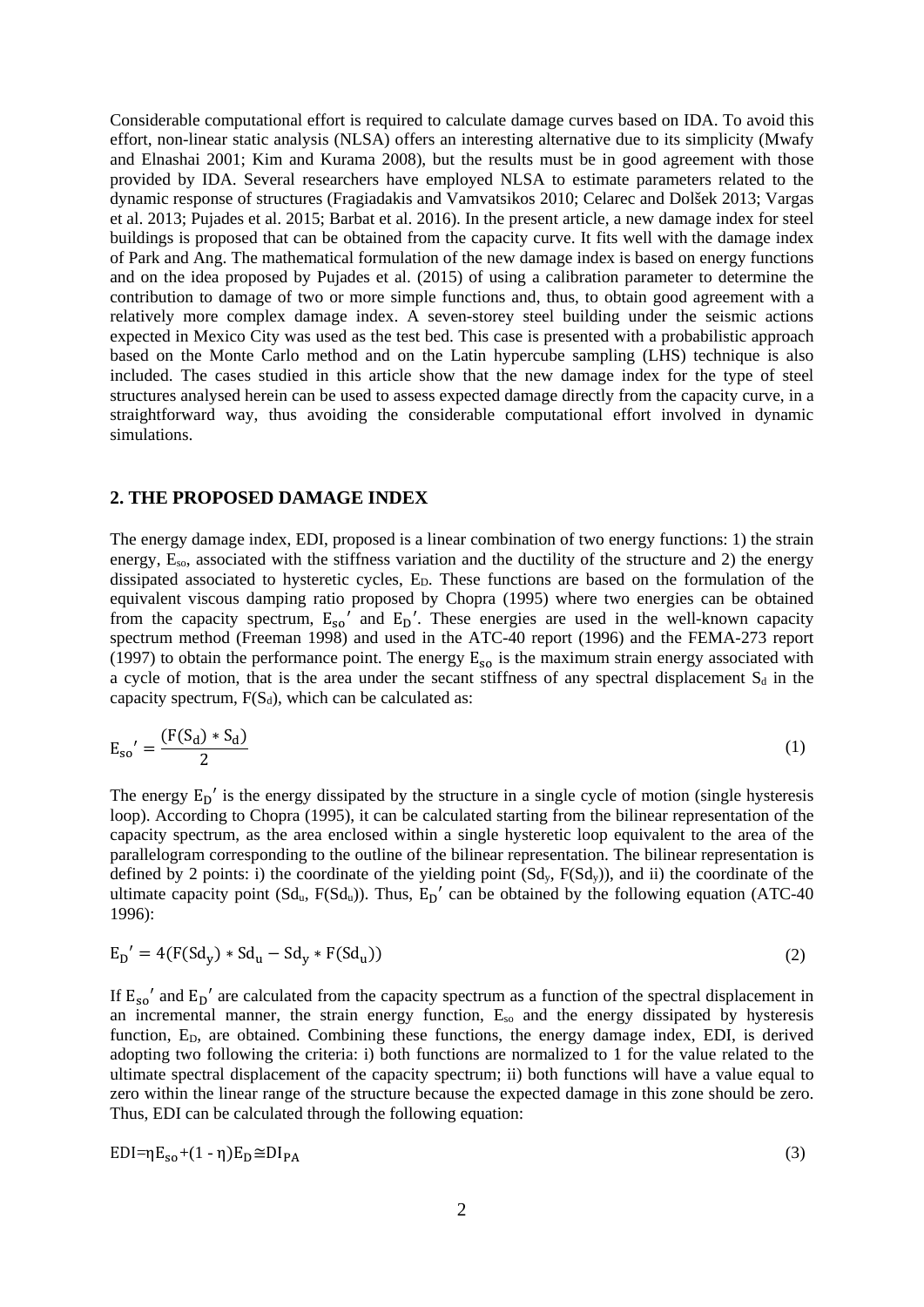Observe that Park and Ang (1985) index,  $DI_{PA}$ , can be used to calibrate the value of parameter η. The parameter η represents the percentage of the contribution to the damage of the function Eso, while (1  $η$ ) is the percentage of the contribution to the damage of the function  $E<sub>D</sub>$ . This parameter varies between 0 and 1; it shows that a higher contribution to damage by the strain energy is related to a high value of η and a low value of η indicates that the main contribution to damage is the energy dissipated by hysteresis. The calculation and implementation of EDI are presented in the next section.

### **3. BUILDING AND SEISMIC ACTIONS USED**

# *3.1 Structural model*

A three-storey steel building with four spans is used to illustrate the computation of the proposed energy capacity damage index. This building has been studied extensively by Diaz et al. (2017a) to assess its performance and expected seismic damage under conditions in Mexico City. The main geometric characteristics and structural sections of the building are shown in Figure 1. The structural system of the building is a special moment frame (SMF), composed of beams and columns with W sections (American wide flange section) that are joined by means of prequalified connections (ANSI/AISC 358-10 2010) of a fully restrained (FR) type. This structure was designed as an office building, considering the provisions of NTC-DF (2004) and ANSI/AISC 341-10 (2010). The design of the SMFs satisfies the criterion of strong column-weak beam. Both static and dynamic nonlinear structural analyses were performed using Ruaumoko 2D software (Carr 2002). Beams and columns were modelled as FRAME type members, with plastic hinges at their ends. The plastic hinges follow the bi-linear hysteresis rule. The hardening and strength reduction were calculated, based on the ductility factor (see Appendix A - Ruaumoko 2D (Carr 2002)). Due to limitations of the adopted model, which only reproduces the failure by bending moment, the interaction between the bending moment and the axial force has not been considered. Obviously, most of the damage of this type of building is expected to occur at the ends of the elements, mainly because the effects of the bending moment. The values of strength and ductility were calculated according to the modified Ibarra– Medina–Krawinkler (IMK) model (Ibarra et al. 2005; Lignos and Krawinkler 2011, 2013). The panel zones were modelled using the rotational stiffness in connections, according to the model of Krawinkler (1978) included in FEMA 355C (2000). For the damping, the Rayleigh model is assumed and a damping ratio of 2% (SAC 1995; PEER/ATC 72-1 2010). The fundamental period,  $T_1$ , of the building model is 0.63 s.



Figure 1. Geometry and structural section of the archetype building.

# *3.2 Seismic actions*

Damage curves must be obtained using the IDA method to calibrate the new damage index, EDI. Acceleration records of Mexico City were used in this example. The design spectrum for the IIIa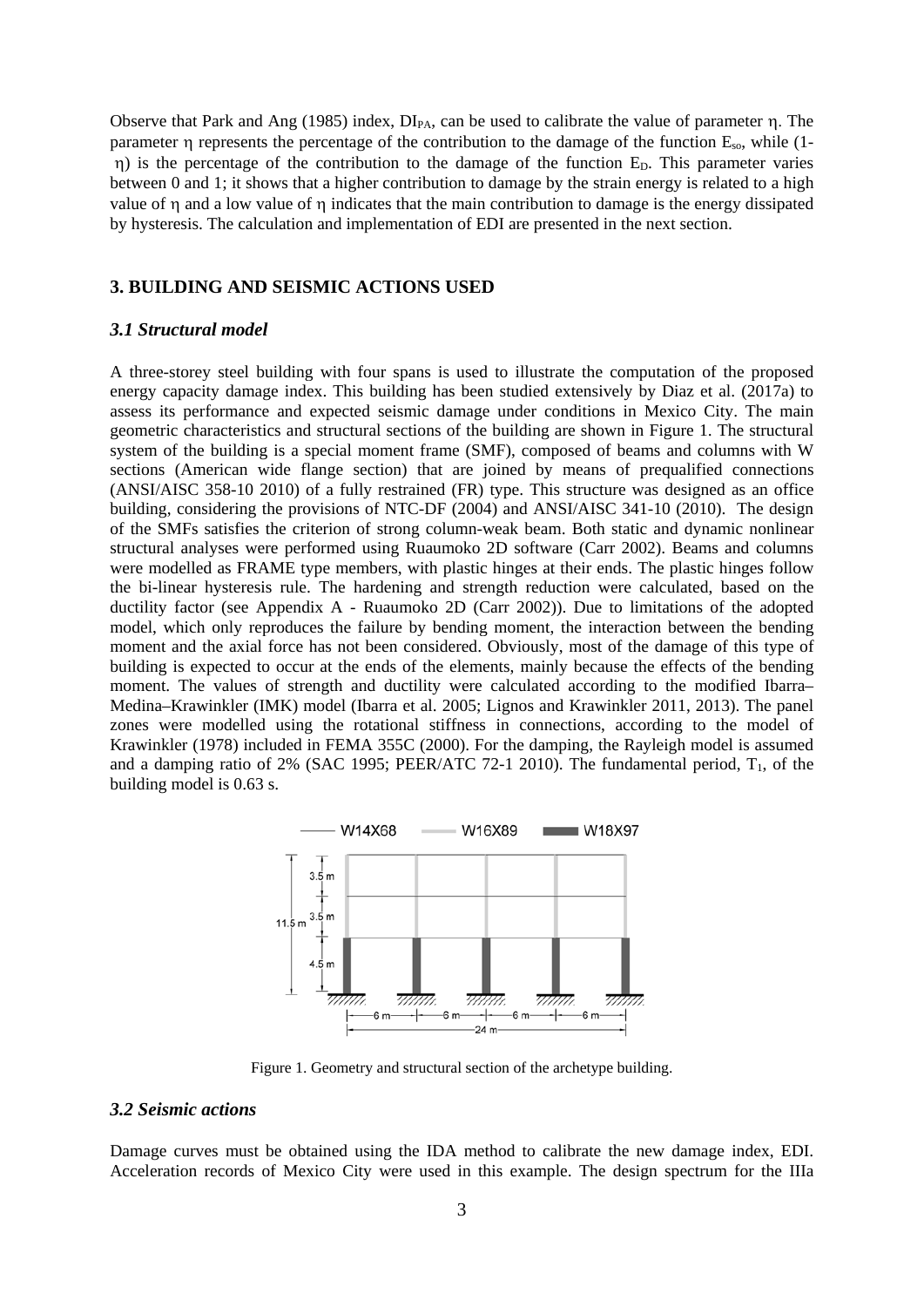seismic area, according to NTC-DF (2004), was taken as a target spectrum. The selection method proposed by Vargas et al. (2013) was applied to a database containing 2554 accelerograms recorded in the Mexico City area (Diaz et al. 2015). Four accelerograms were thus selected whose mean response spectra are compatible with the target spectrum. The main characteristics of these accelerograms are shown in Table 1.

| Acc. |                |            | <b>Duration</b><br>(s) | <b>Epicentre</b> |           |                      |                          |                               | <b>PGA</b>     | Epicentral       | Azimut  |
|------|----------------|------------|------------------------|------------------|-----------|----------------------|--------------------------|-------------------------------|----------------|------------------|---------|
|      | <b>Station</b> | Date       |                        | Latitude         | Longitude | <b>Depth</b><br>(km) | <b>Magnitude</b><br>(Mw) | Component                     | $\rm (cm/s^2)$ | distance<br>(km) | Sta-Epi |
|      | AL01           | 8/04/2014  | 165.77                 | 17.18            | 101.19 W  | 10                   | 7.2                      | S <sub>0</sub> O <sub>E</sub> | 28.86          | 330.89           | 221.04  |
|      |                | 8/04/2014  | 167.47                 | 17.18            | 101.19 W  | 10                   | 7.2                      | N90W                          | 32.19          | 331.06           | 221.39  |
|      | <b>MJSE</b>    | 5/06/1999  | 144.01                 | 18.18 N          | 97.51 W   | 69                   | 7.0                      | N76W                          | 13.76          | 222.31           | 128.79  |
|      | L55            | 30/09/1999 | 173.86                 | 15.95 N          | 97.03 W   | 16                   | 5.2                      | N90E                          | 15.62          | 447.59           | 149.67  |

Table 1. Characteristic of the seed accelerograms used in seismic zone IIIa in Mexico City.

Each one of the accelerograms in Table 1 was used as a seed within a probabilistic spectral matching technique (Hancock et al. 2006; Diaz et al. 2017a) to obtain 5 new accelerograms whose response spectra show good agreement with the target spectra. Thus, a set of 20 matched accelerograms was obtained, which were considered suitable to deal with uncertainties in the seismic actions, to validate the proposed damage index in a probabilistic environment. Figure 2a shows the seed accelerogram 1 and one of the matched accelerograms that was used to perform the IDA analysis. Figure 2b shows the target spectrum, the response spectrum of seed accelerogram 1 and the response spectrum of the matched accelerogram.



Figure 2. a) The seed accelerogram 1 and the matched accelerogram, and b) the target spectrum (IIIa) and the response spectra for seed accelerogram 1 and the matched accelerogram.

# **4. EXAMPLE OF IMPLEMENTATION THE NEW DAMAGE INDEX**

#### *4.1 Capacity curve*

The capacity curve was obtained by means of an adaptive pushover analysis (PA), implemented in Ruaumoko software (Carr 2002). This method is independent of the initial loading pattern, as it adapts the pattern at each step of the PA, according to the shape of the first vibration mode of the structure. The ultimate capacity is established when one of the following criteria is fulfilled: i)  $\omega^2$  is less than 10<sup>-</sup>  $6 \omega^2$  at the first step, where  $\omega$  is the tangent fundamental natural frequency in the Modified Rayleigh Method; ii) the Newton Raphson iteration is not achieved within a maximum number of specified cycles; iii) the stiffness matrix becomes singular; and iv) a specified maximum structure displacement is reached. In the NLSAs of the studied models, many cycles of the Newton Raphson method were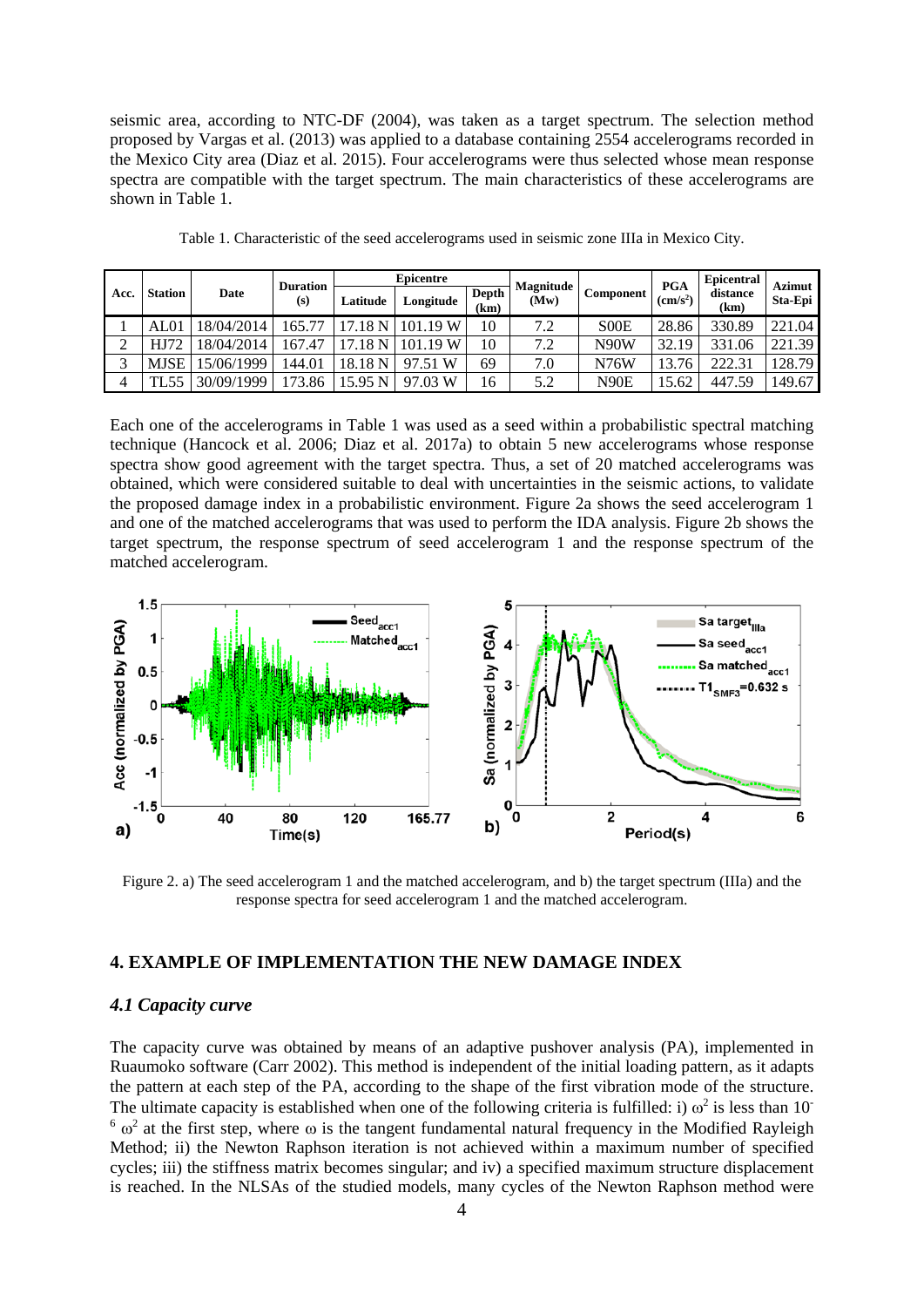considered. Moreover, a large maximum limit for structure displacement was considered. Thus, the failure criteria are expected to be related to criteria i or iii. The conventional pushover analysis and the adaptive pushover analysis, Pad, for buildings with structural response dominated by their fundamental mode provide similar capacity curves; however, in this research, the  $P_{ad}$  was preferred, because it includes predefined criteria to determine the ultimate capacity point. This aspect is useful in probabilistic assessments to define the collapse for each analysis. Moreover, these failure criteria, predefined in the capacity curve, allow improving compatibility with the ultimate capacity achieved in the IDA. However, conventional pushover can be also used if the ultimate capacity point is adequately defined. Figure 3a shows the capacity curve that was obtained.

## *4.2 Incremental dynamic analysis.*

Incremental dynamic analysis was performed for the building using the matched accelerogram shown in Figure 2a. The PGA of the record was increased until the collapse of the structure, established in terms of ultimate displacement  $\delta_u$ . In this case, the collapse displacement of the building corresponds to a PGA of 1 g. The  $DI_{PA}$  function of the roof displacement,  $\delta$ , for the building is shown in Figure 3. The capacity curve and the DI<sub>PA</sub> were used in subsequent sections to calibrate the new damage index.



Figure 3. Capacity curve and the  $DI_{PA}$  by IDA of the building.

#### *4.3 Energy damage index for the building.*

To calibrate the simplified energy damage index EDI, it was considered that the evolution of damage DI<sub>PA</sub> is closely related to the roof displacement caused by the seismic action. These displacements are expected to differ for different seismic actions, because important properties such as the duration and frequency content of each seismic action may vary, causing a different structural response for equal PGA values.

The IDA method provides the displacement pattern as a function of the PGA. Otherwise, in NLSA, the performance point for each PGA value must be calculated in order to define the roof displacements as a function of the increased PGA of seismic action,  $\text{Sd}_{\text{pp}}(\text{PGA})$ . In the present research, the energy balance (EB) method (Mezzi et al. 2006; Leelataviwat et al. 2009) was used to obtain displacement patterns due to seismic actions. The EB method is based on the relation between the energy response spectrum of the accelerogram (SaE) and the capacity curve, converted to Energy Accumulated by Deformation (EAD). Both curves must be expressed in spectral - energy displacement (Sd - E) normalized by the energy at the yielding point of the capacity curve (Ey). The energy response spectrum  $Sa<sub>E</sub>$  is obtained with the equations proposed by Chopra and Goel (2002); while the EAD curve is defined as the area under the capacity spectrum  $F(\xi)$ , with the following equation:

$$
EAD(Sd) = \int_0^{Sd} F(\xi) d\xi \qquad 0 \le \xi \le S_u; \qquad 0 \le EAD(Sd) \le EAD(Sd) \qquad (4)
$$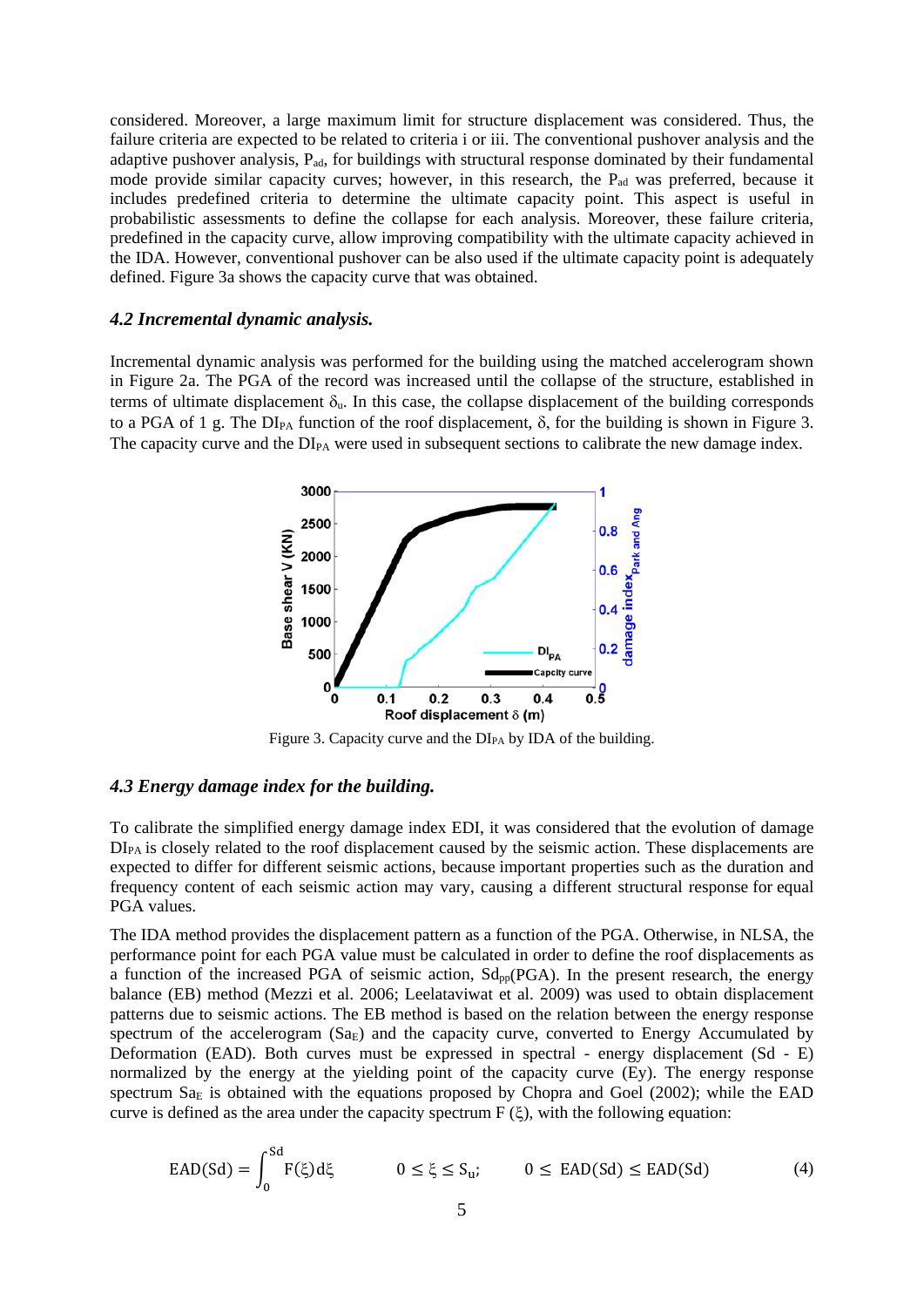Further details of these energy functions and how the demand-capacity point is calculated are described in the research by Leelataviwat *et al.* (2009) and Diaz *et al.* (2017b).

Static roof displacements were then determined by assuring the energy balance, considering the PGA incrementally and converting the  $\text{Sd}_{\text{pp}}(\text{PGA})$  into roof displacements,  $\delta(\text{PGA})$ . The energy functions  $E_{\rm so}$  and  $E_{\rm D}$  are obtained based on the static roof displacement function. The  $D I_{\rm PA}$  of the building is used to calibrate the energy capacity damage index to obtain  $\eta$ =0.70. This means that the contribution to the damage index of the strain energy function,  $E_{so}$ , is 70%, while the contribution of the hysteretic dissipated energy, E<sub>D</sub>, is 30%. These percentages would vary for different seismic actions.

Figure 4a shows the  $E_{so}$ ,  $E_D$ , EDI and  $DI_{PA}$  for the building. Both indices show very good agreement. Observe that the damage curves that were calculated can be also related to the PGA by considering the δ(PGA). Thus, the proposed energy damage index can be directly related to an intensity measure of the earthquake. Figure 4b shows  $E_{so}(PGA)$  and  $E_D(PGA)$ ,  $DI_{PA}(PGA)$  and  $EDI(PGA)$  functions. In the case studied here, the EDI(PGA) also shows very good agreement with  $DI_{PA}(PGA)$ .



Figure 4. a)  $DI_{PA}$  and EDI; and b)  $DI_{PA}(PGA)$  and  $EDI(PGA)$  of the building.

## **5. PROBABILISTIC APPROACH**

The model of the studied building was then used to estimate the new damage index from a probabilistic perspective. It was proved that the proposed damage index fits well the results obtained with the IDA, even when several uncertainties were considered in the mechanical properties of the materials and the seismic action. For the probabilistic approach, the Monte Carlo method (Rubinstein 1981; Hurtado and Barbat 1998) and the Latin hypercube sampling (LHS) technique (McKay et al. 1979; Iman 1999; Vamvatsikos 2014) were used to optimize the number of samples. The strength and ductility of the beams and columns were considered random variables in the modified Ibarra–Medina– Krawinkler (IMK) model (Ibarra et al. 2005; Lignos and Krawinkler 2011, 2013). The backbone curve of the modified IMK model was defined by three strength parameters  $(M<sub>y</sub>=$  effective yield moment;  $M_c$  = capping moment strength or post-yield strength ratio  $M_c/M_v$  and  $M_r$  = κ·M, residual moment) and by four deformation parameters:  $\theta_{\gamma}$ = yield rotation;  $\theta_{p}$ = pre-capping plastic rotation for monotonic loading (difference between yield rotation and rotation at the maximum moment);  $\theta_{\text{nc}}$  = post-capping plastic rotation (difference between rotation at maximum moment and rotation at complete loss of strength); and  $\theta_{\rm u}$ = ultimate rotation capacity (see Figure 5a). The strength parameters can be determined for W sections according to Lignos and Krawinkler (2011, 2013) and from the recommendations of PEER/ATC 72-1(2010) using the following equations:

$$
M_y = 1.17 \cdot Z \cdot f_y \tag{5}
$$

$$
M_c=1.11 \cdot M_y \tag{6}
$$
  
\n
$$
M_r=0.4 \cdot M_y \tag{7}
$$

The deformation parameters can be determined for W sections by means of the following multivariable empirical equations that were developed by Lignos and Krawinkler (2011, 2013) and included in the PEER/ATC 72-1(2010).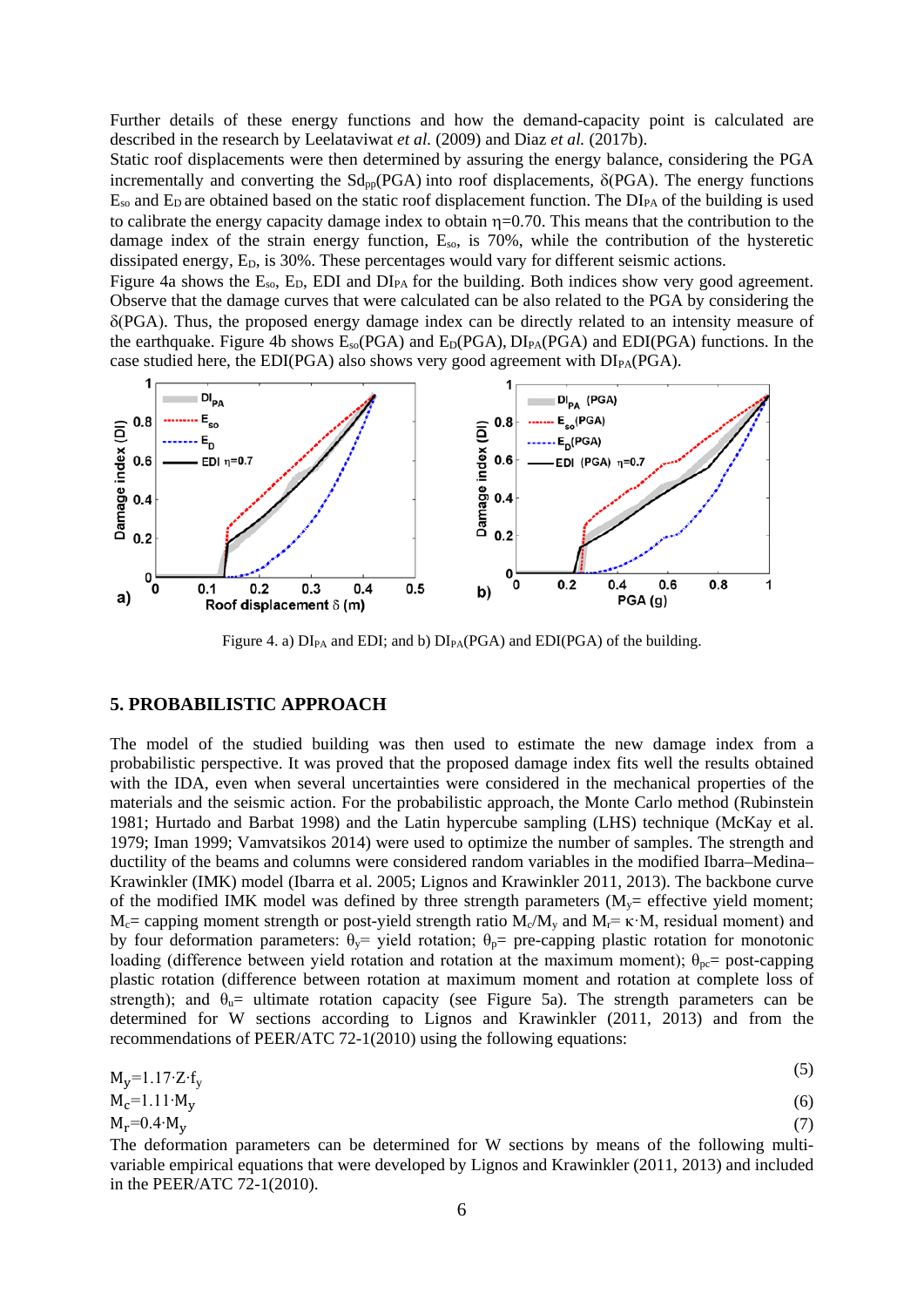$$
\theta_{y} = (M_{y}/k_{o})/L = (M_{y}/6 \cdot E \cdot I)/L
$$
\n(8)

$$
\theta_{p} = 0.0865 \cdot \left(\frac{h}{t_{w}}\right)^{-0.365} \cdot \left(\frac{b_{f}}{2 \cdot t_{f}}\right)^{-0.140} \cdot \left(\frac{L}{d}\right)^{0.340} \cdot \left(\frac{c_{\text{unit}}^{1} d}{333}\right)^{-0.721} \cdot \left(\frac{c_{\text{unit}}^{2} t_{y}}{353}\right)^{-0.721} \quad \sigma_{In} = 0.32
$$
\n(9)

$$
\theta_{\text{pc}} = 5.63 \cdot \left(\frac{h}{t_w}\right)^{-0.565} \cdot \left(\frac{b_f}{2 \cdot t_f}\right)^{-0.800} \cdot \left(\frac{c_{\text{unit}}^1 \cdot d}{533}\right)^{-0.280} \cdot \left(\frac{c_{\text{unit}}^2 \cdot f_y}{355}\right)^{-0.430} \quad \sigma_{\text{In}} = 0.25 \tag{10}
$$

$$
\theta_{\rm u} = 1.5 \cdot (\theta_{\rm y} + \theta_{\rm p}) \tag{11}
$$

In these equations,  $k_0$  is the initial elastic stiffness; I is the inertia moment;  $c_{unit}^1$  and  $c_{unit}^2$  are coefficients for units conversion;  $h/t_w$  is the ratio between the web depth and the thickness;  $L/d$  is the ratio between the span and the depth of the beam;  $b_f/(2 \cdot t_f)$  is the width/thickness ratio of the beam flange; and  $\sigma_{In}$  is the standard deviation, assuming a lognormal fit of experimental data.

In this research, the modified IMK model of the structural sections was defined by all the strength parameters based on the expected yield strength, fy; and the deformation parameters (ductility) based on  $\theta_p$  and  $\theta_{pc}$ . PEER/ATC 72-1 (2010) recommends that, when experimental results of cyclic degradation of stiffness in the structural elements are not available, as in this study, the parameters  $\theta_p$ and  $\theta_{\text{pc}}$  should be adapted as follows:  $\theta'_{\text{p}}=0.7\theta_{\text{p}}$  and  $\theta'_{\text{pc}}=0.5\theta_{\text{pc}}$ . Figure 5a shows the model used herein based on the parameters of the modified IMK model, and the bi-linear hysteresis rule with strength reduction based on the ductility as defined in Ruaumoko.

For a better representation of physical randomness in the problem, for each structural element, a random sample of the three parameters  $(f_v, \theta_p \text{ and } \theta_{pc})$  was generated. Then, the properties of strength and ductility of the plastic hinges of each element were estimated. It was assumed that the hinges at both ends of the elements were the same. Thus, the 3-storey model with 27 elements (15 columns and 12 beams) had 81 random variables. Table 2 shows the mean value μ, the standard deviation, the coefficient of variation (COV) and the assumed probability distributions of these 3 parameters.

Moreover, to avoid unrealistic samples in LHS simulations, the normal distribution of  $f<sub>v</sub>$  and lognormal distributions of  $\theta_p$  and  $\theta_{pc}$  were truncated at both ends. The lower and upper limits were determined by the mean value  $\pm 2$  standard deviations ( $\mu \pm 2\sigma$ ). The purpose of this truncation was to avoid under- or overestimates of the capabilities of the elements with samples without physical meaning.

| <b>Structural section</b> | <b>Type</b> | <b>Variable</b>   | Mean $(\mu)$             | Standard deviation ( $\sigma$ or $\sigma$ <sub>ln</sub> ) | <b>Function</b>        |
|---------------------------|-------------|-------------------|--------------------------|-----------------------------------------------------------|------------------------|
|                           | Strength    | $f_{v}$           | 375.76 MPa*              | 26.68 MPa (COV=0.071*)                                    | Normal distribution    |
| W14X68                    | Ductility   | $\theta_{p}$      | $0.054$ rad <sup>*</sup> | $\sigma_{\text{ln}} = 0.32^{\bullet}$                     | Lognormal distribution |
|                           | Ductility   | $\Theta_{\rm pc}$ | $0.188$ rad <sup>*</sup> | $\sigma_{\text{ln}} = 0.25^{\bullet}$                     | Lognormal distribution |
|                           | Strength    | $f_{y}$           | 375.76 MPa*              | 26.68 MPa (COV=0.071*)                                    | Normal distribution    |
| W16X89                    | Ductility   | $\theta_{p}$      | $0.047$ rad <sup>*</sup> | $\sigma_{\ln} = 0.32^{\bullet}$                           | Lognormal distribution |
|                           | Ductility   | $\Theta_{\rm pc}$ | $0.210$ rad <sup>*</sup> | $\sigma_{\text{ln}} = 0.25^{\bullet}$                     | Lognormal distribution |
|                           | Strength    | $f_{y}$           | 375.76 MPa*              | 26.68 MPa (COV=0.071*)                                    | Normal distribution    |
| W18X97                    | Ductility   | $\theta_p$        | $0.044$ rad <sup>*</sup> | $\sigma_{\text{ln}} = 0.32^{\bullet}$                     | Lognormal distribution |
|                           | Ductility   | $\theta_{\rm pc}$ | $0.183$ rad <sup>*</sup> | $\sigma_{\text{ln}} = 0.25^{\bullet}$                     | Lognormal distribution |

Table 2. Probabilistic property of strength and ductility random variables.

\* Based on the report by Lignos & Krawinkler (2011) for statistics of material yielding strength, obtained from flanges-webs tests for A572 grade steel.

♦ For the steel, structural W sections were determined by means of the multi-variable empirical Equations (9) and (10).

Another important sampling issue is the correlation among variables. Two types of correlations were considered in this research: intra- and inter-element. The intra-element correlation was given by the relation among the three parameters simulated for the same hinge; these correlations can be derived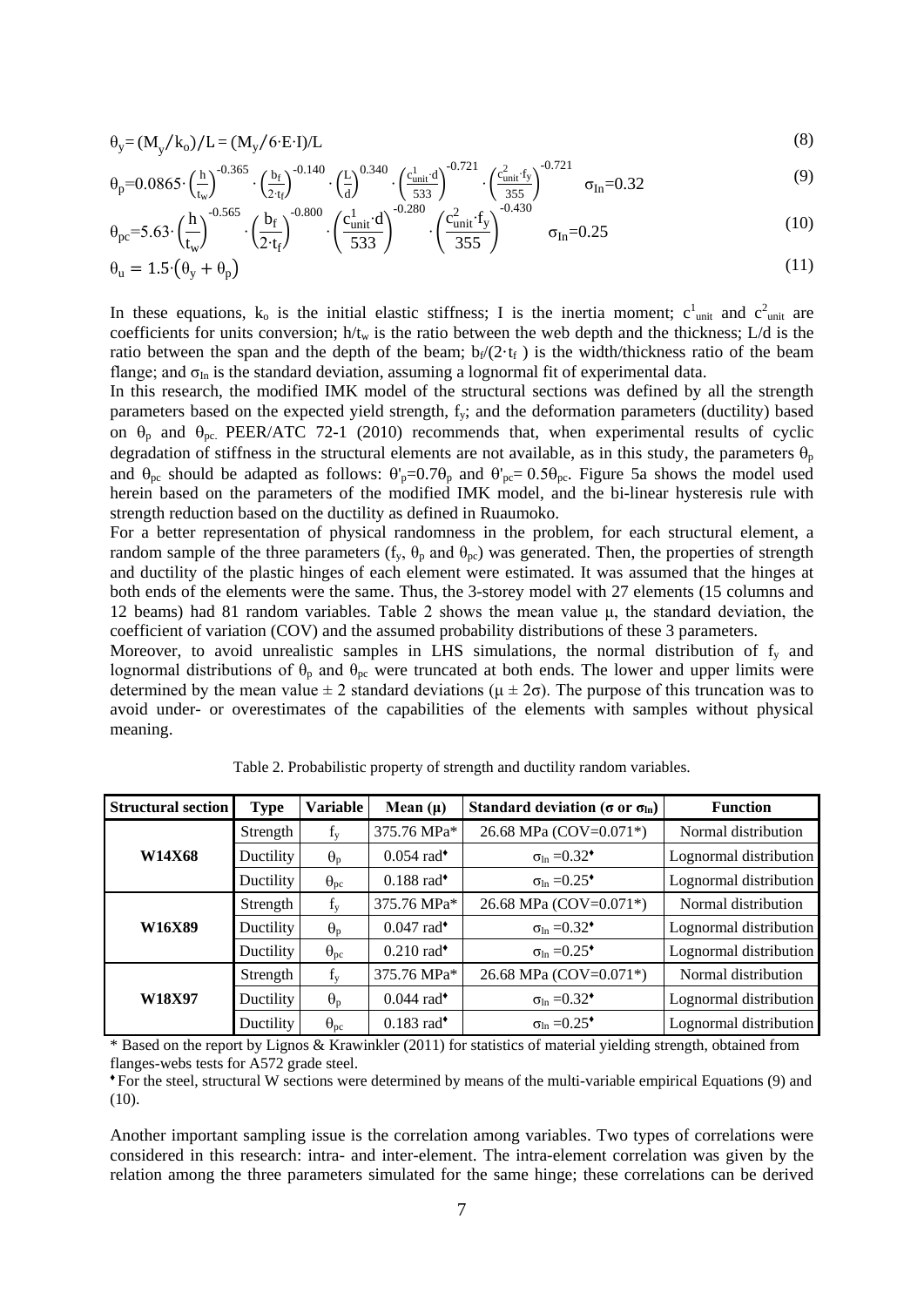from Eqs. (9) and (10) (Lignos and Krawinkler 2011, 2013) and are defined in Table 3. The interelement was defined based on research conducted by Idota et al. (2009) and Kazantzi et al. (2014) on consistency in workmanship and material quality between different steel structural W sections. An inter-element correlation of 0.65 was used herein for the same section type, and a null correlation was assumed for different sections.

Table 3. Intra-element correlation for random variables of beams and columns.

|                            | ⊎ո   | $\theta_{pc}$ |
|----------------------------|------|---------------|
|                            |      |               |
| $\bm{\theta}_{\mathbf{p}}$ |      | 0.69          |
| $\theta_{\rm pc}$          | 0.69 |               |

In order to assess the seismic behaviour of the building in a probabilistic environment, 200 NLSAs and 200 NLDAs were performed using the same structural models for both the static and dynamic analysis. Figure 5b shows an example of the modified IMK model used in the 12-beam W14x68 section of the probabilistic models.



Figure 5. a) Modified IMK model: monotonic curve; b) an example of the modified IMK model used in the structural section (W14x68) of the probabilistic models.

Seismic action was also considered in a probabilistic way using the set of 20 matched accelerograms developed in Section 3.2 and their corresponding response spectra shown in Figure 6. The mean of the 20 response spectra accurately represents the target spectrum of the study area (Mexico City). Figure 6 also shows the fundamental period variation of the probabilistic models,  $T1<sub>SFM3</sub>$  prob. For each of the probabilistic IDA, one of the 20 available records was randomly selected, using a uniform probability distribution.



Figure 6. Response spectra of the 20 matched accelerograms and the mean spectrum. The fundamental periods of the probabilistic models are also depicted.

Figure 7a shows the probabilistic capacity curves obtained using the procedure explained in Section 4.1, and the curve representing the  $50<sup>th</sup>$  percentile (median) of the curves. Figure 7b shows the probabilistic DI<sub>PA</sub> and Figure 8b the probabilistic DI<sub>PA</sub>(PGA), both obtained with IDA analysis, in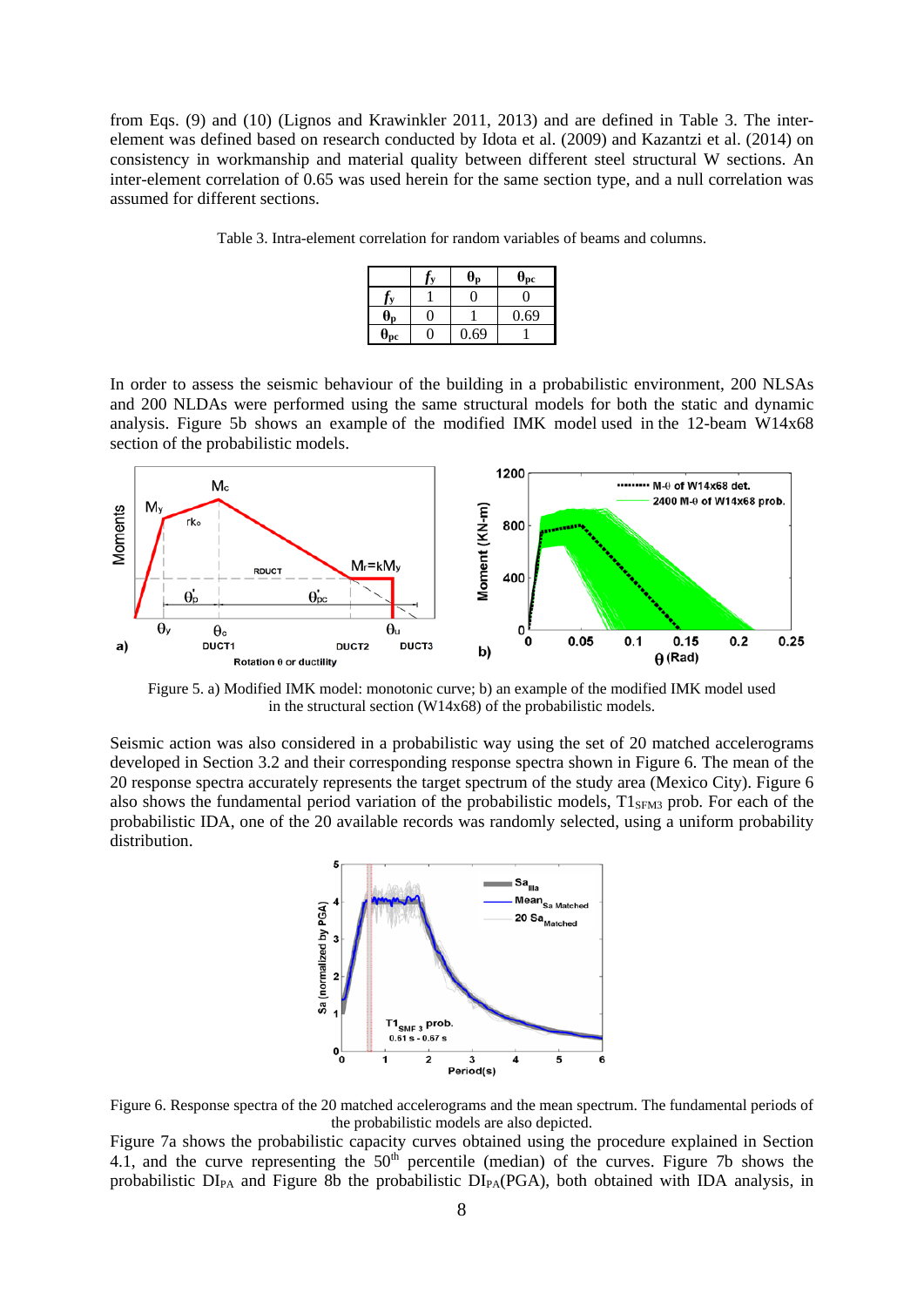accordance with the procedure explained in Section 4.2. Their respective  $50<sup>th</sup>$  percentiles (medians) are also depicted.



Figure 7. a) Probabilistic capacity curves; b) the  $DI_{PA}$  probabilistic and c) the  $DI_{PA}$  (PGA) probabilistic.

The static displacement function of each probabilistic model was determined based on the energy balance between its ADE curve and the response spectrum in EDRS format of the matched accelerogram that was used in the IDA in the same probabilistic model.

Then, the energy capacity damage index, EDI, was calculated and calibrated with the corresponding  $DI_{PA}$ . Figure 8a shows the curves that were obtained. In this figure, the  $DI_{PA}$  curves calculated via IDA are shown together with the corresponding EDI curves. The median curves are also shown in Figure 8a. The median EDI curve shows a good fit with the median  $DI_{PA}$  curve for parameter  $\eta=0.62$ . Therefore, for probabilistic cases, the contribution to the EDI of the strain energy function,  $E_{so}$ , is 62%, while the contribution of the energy dissipated by hysteretic cycles,  $E<sub>D</sub>$ , is 38%. The EDI can be well fitted to the  $DI_{PA}$ . Figure 8b shows the  $DI_{PA}(PGA)$  and the  $EDI(PGA)$  probabilistic functions. Again, in all cases, the agreement was very good, especially in the median value. Therefore, the new damage index can also be used to establish the expected damage in function of the intensity of the seismic action.

Finally, parameter η is crucial in the energy damage index. Note that each DI<sub>PA</sub> curve is obtained for a specific seismic action. Different seismic actions can be expected to lead to different Park and Ang index values and, therefore, to different values of the parameter η. Thus, parameter η allows the new index, EDI, to fit the response and the expected damage properly when the building is subjected to different seismic actions.



Figure 8. a)  $DI_{PA}$  and EDI probabilistic curves, and b)  $DI_{PA}(PGA)$  and  $EDI(PGA)$  probabilistic curves.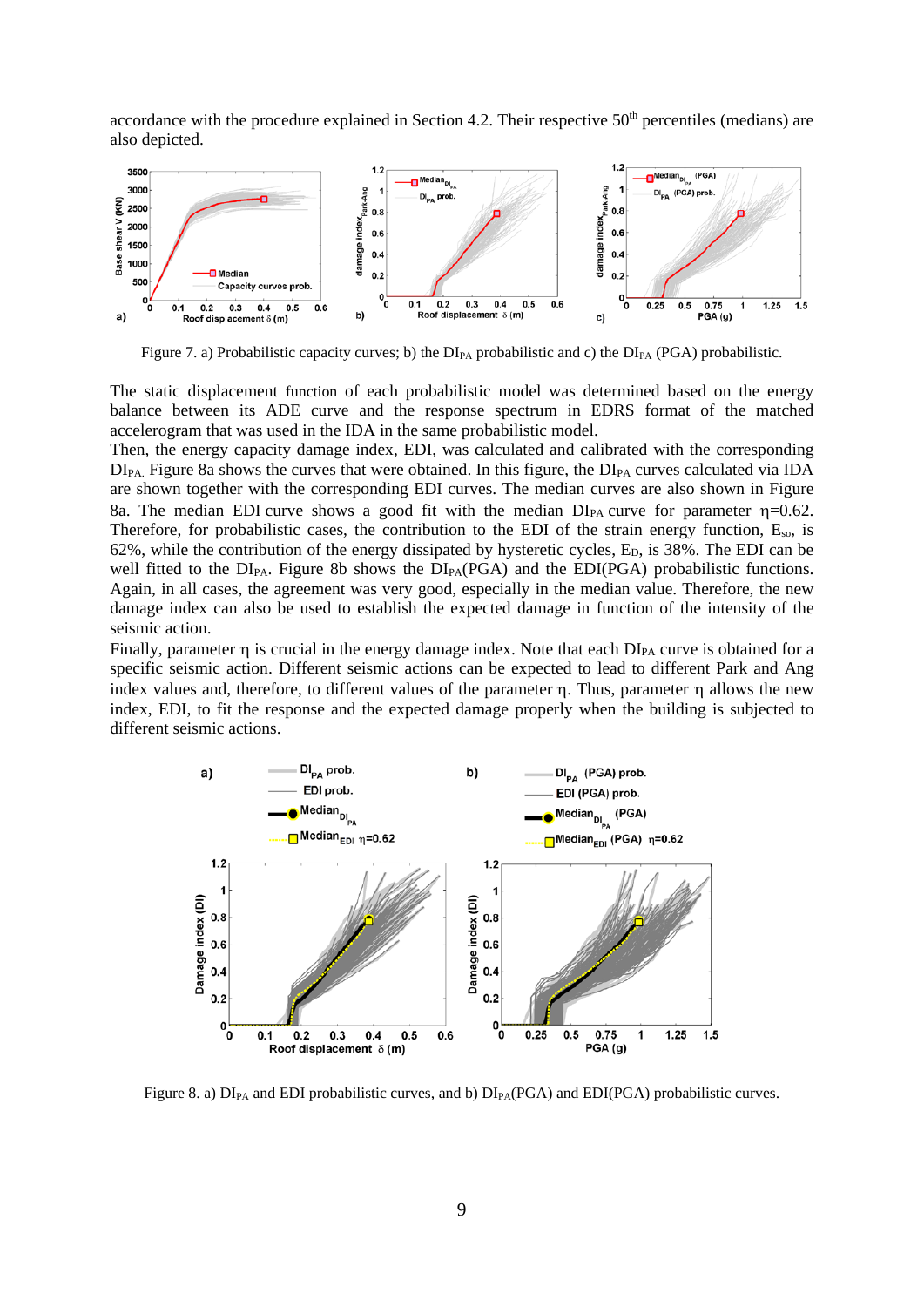## **6. CONCLUSIONS**

In this paper, a new damage index was developed, based on the capacity curve obtained by nonlinear static analysis. Two energy functions were defined. The former is strain energy, Eso, which is associated with stiffness variation and the ductility of the structure. The latter is the energy dissipated by damping, E<sub>D</sub>, which is related to the energy dissipated by hysteretic cycles. Using a linear combination of these two energy functions by means of a parameter of contribution to damage η, the new damage index, EDI, was defined. Parameter η was calibrated using the well-known Park and Ang damage index,  $DI_{PA}$ , which is obtained from IDA. Both damage indices show good agreement.

Concerning the damage index for the buildings and the seismic actions studied in this research, on average, the Park and Ang damage index is well fitted by the combination of 62% of the  $E_{so}$ function and 38% of the  $E<sub>D</sub>$  function.

The energy balance method that was applied incrementally determined the static displacement pattern in the studied building under the applied seismic actions. EDI can be expressed in terms of the increase of PGA, EDI(PGA). The advantage of EDI(PGA) is that it provides a scenario of expected damage, based on the characteristics of the seismic action to which the building is subjected. This result is similar to the damage scenario obtained with IDA.

The distribution parameter, η, depends on the characteristics of the seismic action. That is, it can be expected that different seismic actions lead to different DIPA and, therefore, to different values of the parameter η. The relation between the parameter η and the type of frame for different buildings can be also studied.

It is clear that if the new damage index needs to be calibrated for each new building and for each different seismic action, the advantages of this simplified damage index vanish. Anyhow, ongoing research shows that values of parameter η are very stable. Values in the range 0.6-0.7 are obtained. Values in the low part of the range (around 0.6) are obtained for long duration seismic actions. On the contrary, high values (around 0.7) are obtained for impulsive near-fault short accelerograms. Therefore, accurate calibrations of this parameter η, can lead to tabulated values for different seismic actions and building types.

Because the new damage index is calibrated so that it is equivalent to the Park and Ang damage index, it does not improve the quantitative damage assessment but, if tabulated values of the parameter η are available, the new damage index can be used in a quick, straightforward and routine way.

The most important contribution of this article is that the new damage index based on two energy functions can be obtained directly from the capacity curves in a straightforward way, and provides adequate results for assessing expected damage in buildings, as a function of the characteristics of the applied seismic action, such as for instance, the frequency content and duration. Therefore, it can be a useful tool to evaluate the seismic damage of buildings, especially in a probabilistic environment in which computational times can be significantly reduced.

# **7. ACKNOWLEDGEMENTS**

This research was partially funded by the Ministry of Economy and Competitiveness (MINECO) of the Spanish Government and by the European Regional Development Fund (ERDF) of the European Union (EU) through projects referenced as: CGL2011-23621 and CGL2015-65913-P (MINECO/FEDER, UE).

# **8. REFERENCES**

AISC 341-10 (2010) Seismic Provisions for Structural Steel Buildings. American Institute of Steel Construction.

ANSI/AISC 358 (2010) Prequalified connections for special and intermediate steel moment frames for seismic applications. American Institute of Steel Construction.

ATC 40 (1996) Seismic evaluation and retrofit of concrete buildings. Applied Technology Council. Redwood City, California.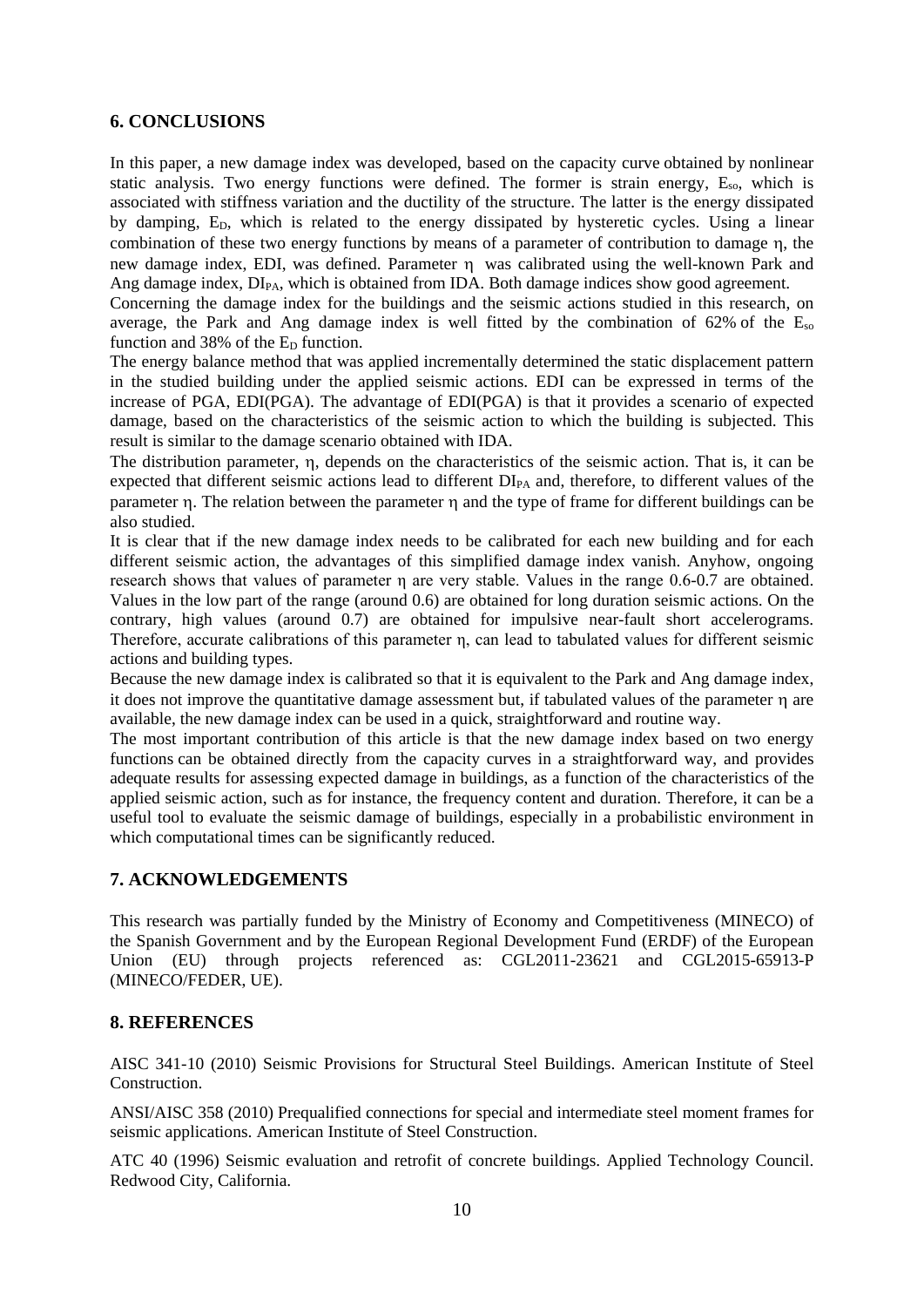Barbat AH, Vargas YF, Pujades LG, Hurtado JE (2016) Evaluación probabilista del riesgo sísmico de estructuras con base en la degradación de rigidez. Rev. int. métodos numér. cálc. diseño ing. 32(1):39– 47.

Carr AJ (2002) Ruaumoko–inelastic dynamic analysis program. Department of Civil Engineering, University of Canterbury, Christchurch.

Celarec D, Dolšek M (2013) The impact of modelling uncertainties on the seismic performance assessment of reinforced concrete frame buildings. Engineering Structures. 52(1): 340-354

Chopra AK, Goel RK. (2002) A modal pushover analysis procedure for estimating seismic demands for buildings. Earthq Eng Struct Dyn. 31(3):561-582.

Chopra AK. (1995) Dynamics of structures: theory and applications to earthquake. Chaps. 3. Englewood Cliffs, New Jersey: Prentice Hall, p. 944.

Diaz SA, Pujades LG, Barbat AH, Hidalgo-Leiva DA, Vargas-Alzate YF (2017a) Capacity, damage and fragility models for steel buildings. A probabilistic approach. Bull Earthq Eng. [https://doi.org/10.1007/s10518-017-0237-0.](https://doi.org/10.1007/s10518-017-0237-0)

Diaz SA, Pujades LG, Barbat AH, Vargas-Alzate YF, Hidalgo-Leiva DA (2017b) Energy damage index based on capacity and response spectra. Eng Struct. 152(1):424-436. <https://doi.org/10.1016/j.engstruct.2017.09.019>

Diaz SA, Pujades LG, Barbat AH, Félix JL (2015) Efecto de la direccionalidad en la amenaza sísmica de la Ciudad de México. In: 20 th Congreso Nacional de Ingeniería Sísmica. México. Acapulco, Guerrero. ISSN: 2448-5721.

FEMA 273 (1997) NEHRP guidelines for the seismic rehabilitation of buildings, FEMA 273; and NEHRP commentary on the guidelines for the seismic rehabilitation of buildings, FEMA 274. Washington, D.C.: Federal Emergency Management Agency. 1997; p. 435.

FEMA 355C (2000) State of the art report on system performance of steel moment frames subject to earthquake ground shaking. SAC Joint Venture Partnership for the Federal Emergency Management Agency. Washington, D.C.

Fragiadakis M, Vamvatsikos D (2010) Fast performance uncertainty estimation via pushover and approximate IDA. Earthq Eng Struct Dyn, 39: 683-703.

Freeman SA (1998) The capacity spectrum method as a tool for seismic design. In: Proceedings of the 11th European conference on earthquake engineering. Paris, France.

Hancock J, Watson-Lamprey J, Abrahamson N, Bommer J, Markatis A, McCoy E, Mendis R, (2006) An improved method of matching response spectra of recorded earthquake ground motion using wavelets, Journal of Earthquake Engineering, 10(Special Issue 1): 67-89.

Hurtado JE, Barbat AH. Monte Carlo Techniques. In Computational Stochastic Mechanics. Arch Comput Methods Eng. 1998; 5(1):3–29.

Ibarra LF, Medina RA, Krawinkler H (2005) Hysteretic models that incorporate strength and stiffness deterioration. Earthq Eng Struct Dyn 34 (12):1489–1511.

Idota H, Guan L, Yamazaki K (2009) Statistical correlation of steel members for system reliability analysis. In: Proceedings of the 9th international conference on structural safety and reliability (ICOSSAR). Osaka, Japan.

Iman RL (1999). Appendix A:Latin Hypercube Sampling. Encyclopedia of Statistical Sciences, Update Volume 3, Wiley, NY. 408-411.

Kamaris GS, Hatzigeorgiou GD, Beskos DE (2013) A new damage index for plane steel frames exhibiting strength and stiffness degradation under seismic motion. Eng Struct 46:727-736.

Kazantzi AK, Vamvatsikos D, Lignos DG (2014) Seismic performance of a steel moment-resisting frame subject to strength and ductility uncertainty. Eng Struct 78:69–77.